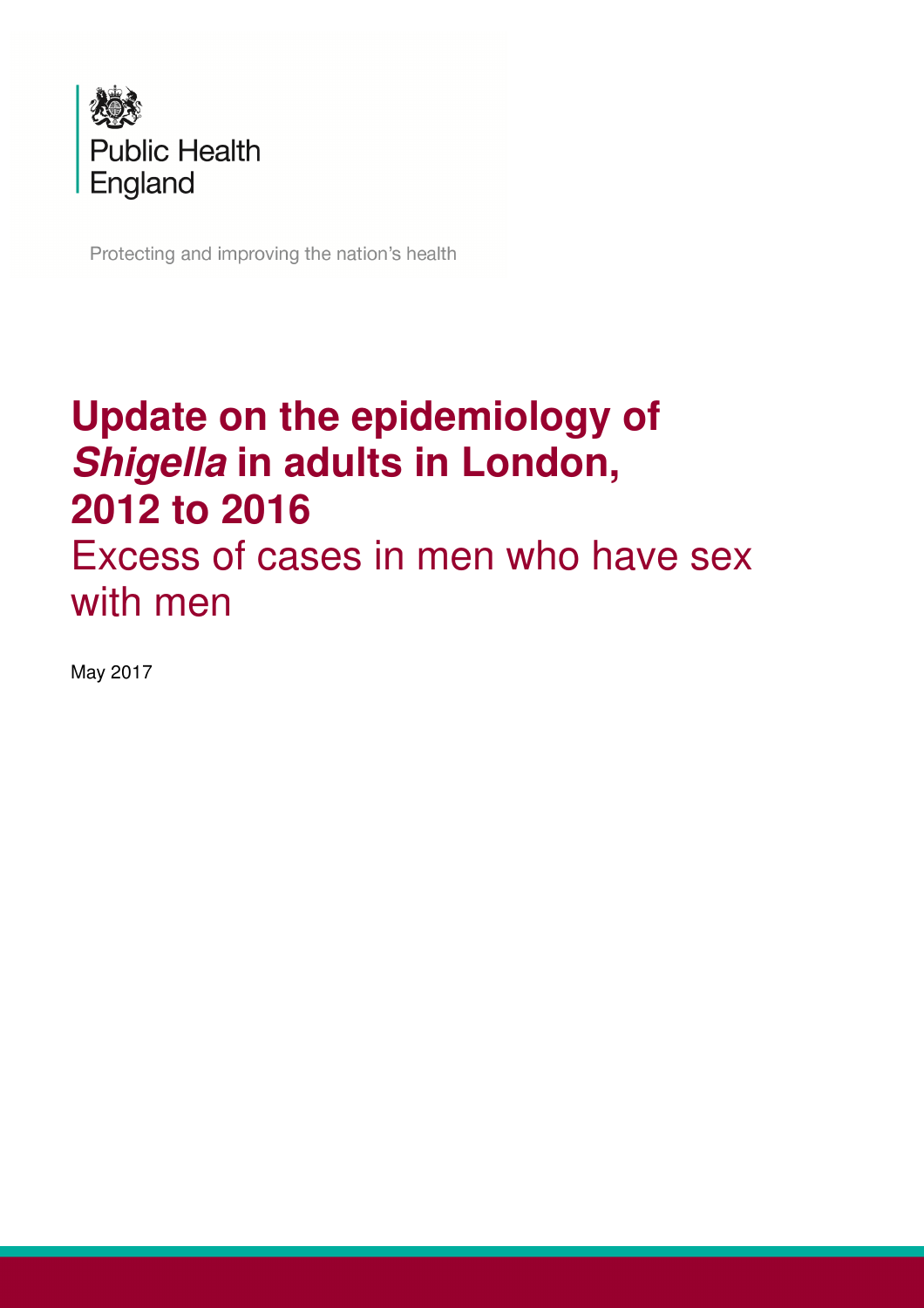## About Public Health England

Public Health England exists to protect and improve the nation's health and wellbeing, and reduce health inequalities. We do this through world-class science, knowledge and intelligence, advocacy, partnerships and the delivery of specialist public health services. We are an executive agency of the Department of Health, and are a distinct delivery organisation with operational autonomy to advise and support government, local authorities and the NHS in a professionally independent manner.

Public Health England Wellington House 133-155 Waterloo Road London SE1 8UG Tel: 020 7654 8000 www.gov.uk/phe Twitter: @PHE\_uk Facebook: www.facebook.com/PublicHealthEngland

Prepared by: Daniele Curtis and Paul Crook, Field Epidemiology Services, South East and London.

For queries relating to this document, please contact FES.SEaL@phe.gov.uk

#### © Crown copyright 2017

You may re-use this information (excluding logos) free of charge in any format or medium, under the terms of the Open Government Licence v3.0. To view this licence, visit OGL or email psi@nationalarchives.gsi.gov.uk. Where we have identified any third party copyright information you will need to obtain permission from the copyright holders concerned.

Published June 2017 PHE publications PHE supports the UN

Corporate member of<br>Plain English Campaign<br>Committed to clearer<br>communication 339

gateway number: 2017084 Sustainable Development Goals

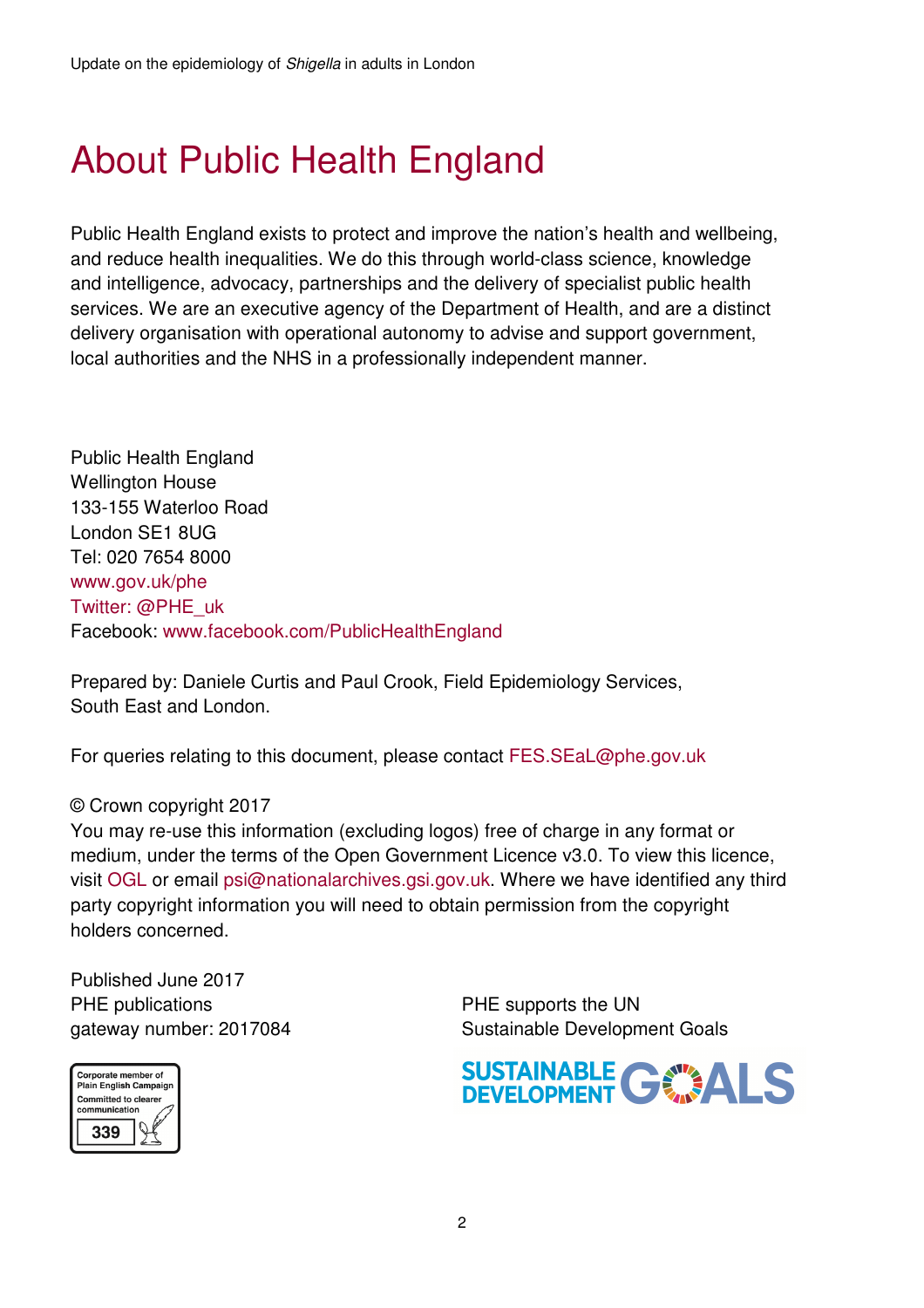## **Contents**

| <b>Executive summary</b>                                                            | 4               |
|-------------------------------------------------------------------------------------|-----------------|
| Aim                                                                                 | 5               |
| Context                                                                             | 5               |
| Data sources                                                                        | 8               |
| Epidemiology                                                                        | 9               |
| Conclusion                                                                          | 14              |
| Appendix A. Data management/analysis                                                | 15 <sub>1</sub> |
| Appendix B. All London adult cases (including those with history of foreign travel) | 16              |
| Appendix C. Cases by Health Protection Team                                         | 19              |
| References                                                                          | 22              |
| <b>About Field Epidemiology Services</b>                                            | 23              |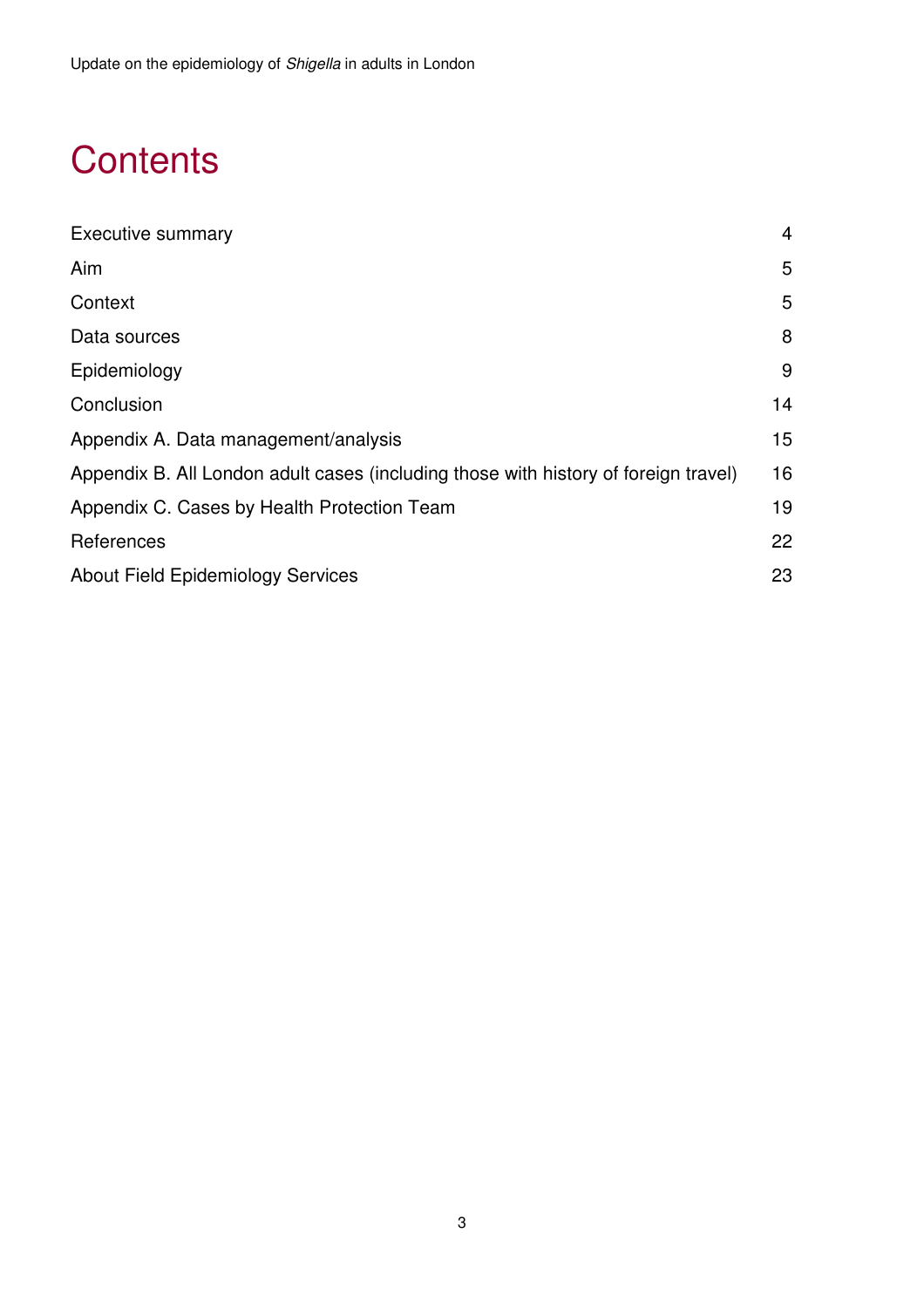### Executive summary

Historically, Shigella infections in the UK were primarily associated with travel to lowincome countries, where transmission due to poor sanitation is endemic. Since 2009, however, case numbers have increased among adult males with no/unknown history of foreign travel. There is evidence that this is likely to be due to transmission among men who have sex with men (MSM), through sexual activity<sup>1</sup>.

Previous national investigation of S. flexneri serotype 3a in MSM revealed that the majority of cases were white, UK-born and part of dense sexual networks involving high numbers of casual and regular partners<sup>2</sup>. Nearly two-thirds were HIV positive, and many partook in condom-less sex and had sex under the influence of recreational drugs (ie chemsex). Of concern was that nearly 90% had never heard of Shigella infection.

In London in 2016 there remained a clear excess of adult males among Shigella cases with no/unknown history of foreign travel, with 103 more cases in males than females. This was, however, a smaller excess than seen previously, and represented a 62% decrease from 2015 (274 excess male cases). Given that the number of female Shigella cases has remained relatively constant, the recent decrease in excess male cases is likely to be a consequence of reduced numbers among adult males, as opposed to falling case numbers overall. In keeping with this, the male-to-female ratio also decreased from approximately 5:1 in 2015 to 3:1 in 2016.

PHE jointly conducted an awareness campaign in 2016 with Do It London, the Terence Higgins Trust and the LGBT foundation. This included engaging MSM through social media, and through posters and leaflets in specialist sexual health clinics. Despite this, there is evidence that awareness of Shigella among MSM remains low, with less than a third of MSM specialist sexual health clinic attenders reportedly aware.

This report highlights that despite falling case numbers, MSM in London remain disproportionately affected by Shigella infection. It is recommended that local action continues to be taken by commissioners and sexual health clinics to raise awareness among MSM, especially those who are HIV positive, of the symptoms of Shigella and how to avoid becoming infected; materials are available on the PHE website for this purpose. When managing cases, sexual health clinics and health protection teams should provide advice to cases on how to prevent spread and protect themselves.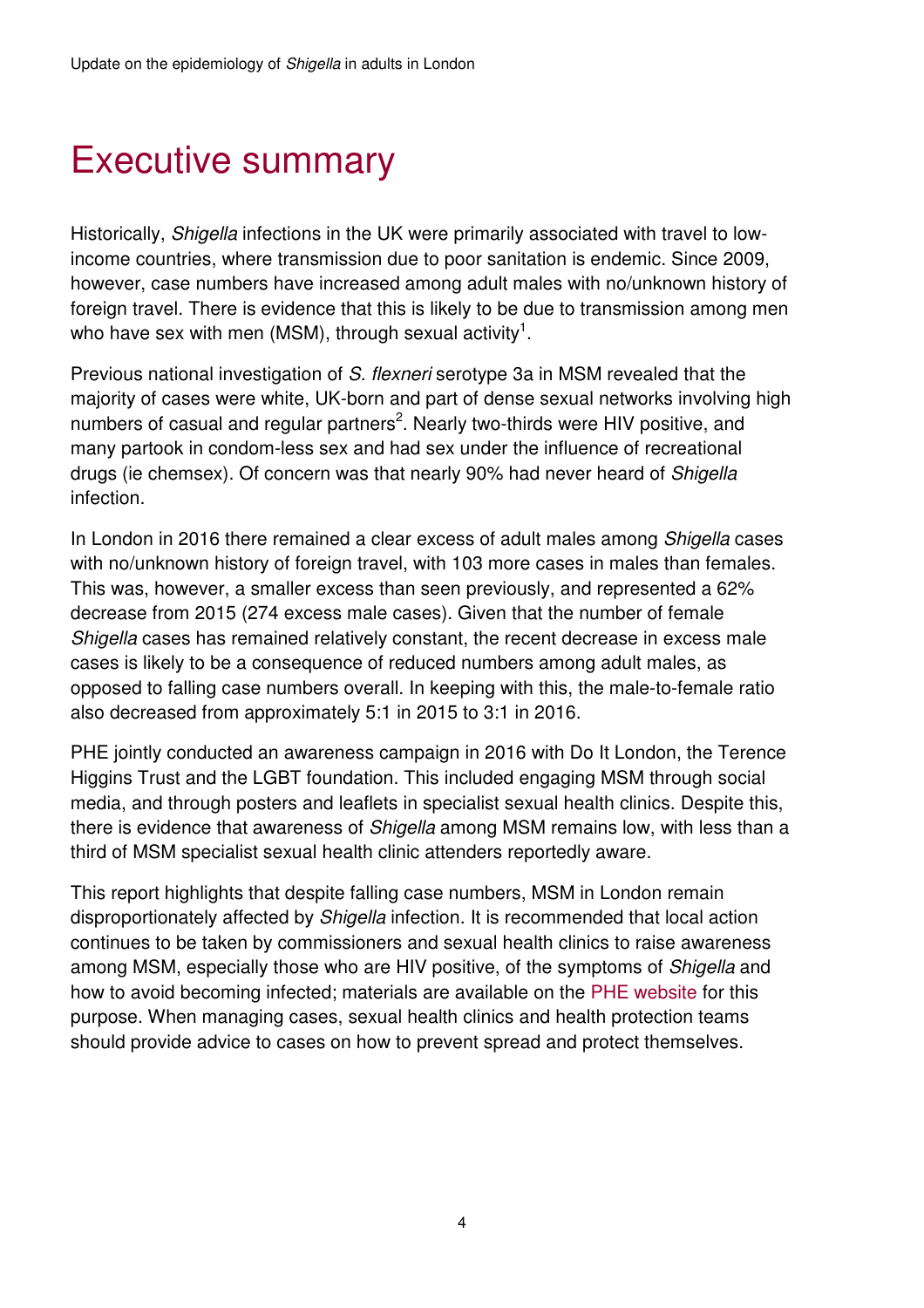## Aim

The aim of this report is to update stakeholders on the epidemiology of *Shigella* in adult males with no/unknown history of foreign travel in London.

Additional information on the overall Shigella disease burden in adults in London can be found in Appendix B. For the distribution of Shigella cases by Health Protection Team please refer to Appendix C.

## **Context**

### **Shigella**

Shigella are gram negative bacteria that cause a highly infectious intestinal disease. Symptoms include diarrhoea (occasionally bloody), fever and abdominal pain, and last approximately 5 to 7 days<sup>3</sup>. Although rare, Shigella can also result in severe, invasive and potentially fatal disease including haemolytic-uraemic syndrome and toxic megacolon. Asymptomatic or mild infection can also occur. Most mild infections resolve without antibiotic treatment, and transmission can be limited by following simple hygiene measures such as frequent hand washing.

The incubation period of Shigella is between 12 and 96 hours<sup>4</sup>. Although most infectious during diarrhoeal illness, cases may continue to shed Shigella in their stool for up to two weeks after symptoms resolve. Humans are the sole significant reservoir of infection, with transmission occurring via the faeco-oral route. This can occur either directly via close personal or sexual contact, or else indirectly via contaminated food, water or the environment. The infectious dose of Shigella is low.

There are four species of Shigella. S. sonnei is associated with more mild disease, and is common in the UK and other developed countries. In England, S. boydii, S. dysenteriae and S. flexneri have historically been associated with travel to developing countries, and can cause more severe illness.

MSM are at increased risk for direct transmission of S. flexneri infections; this is of concern given the high rates of HIV in this population and the poorer prognosis of Shigella infection among HIV-infected persons $3$ .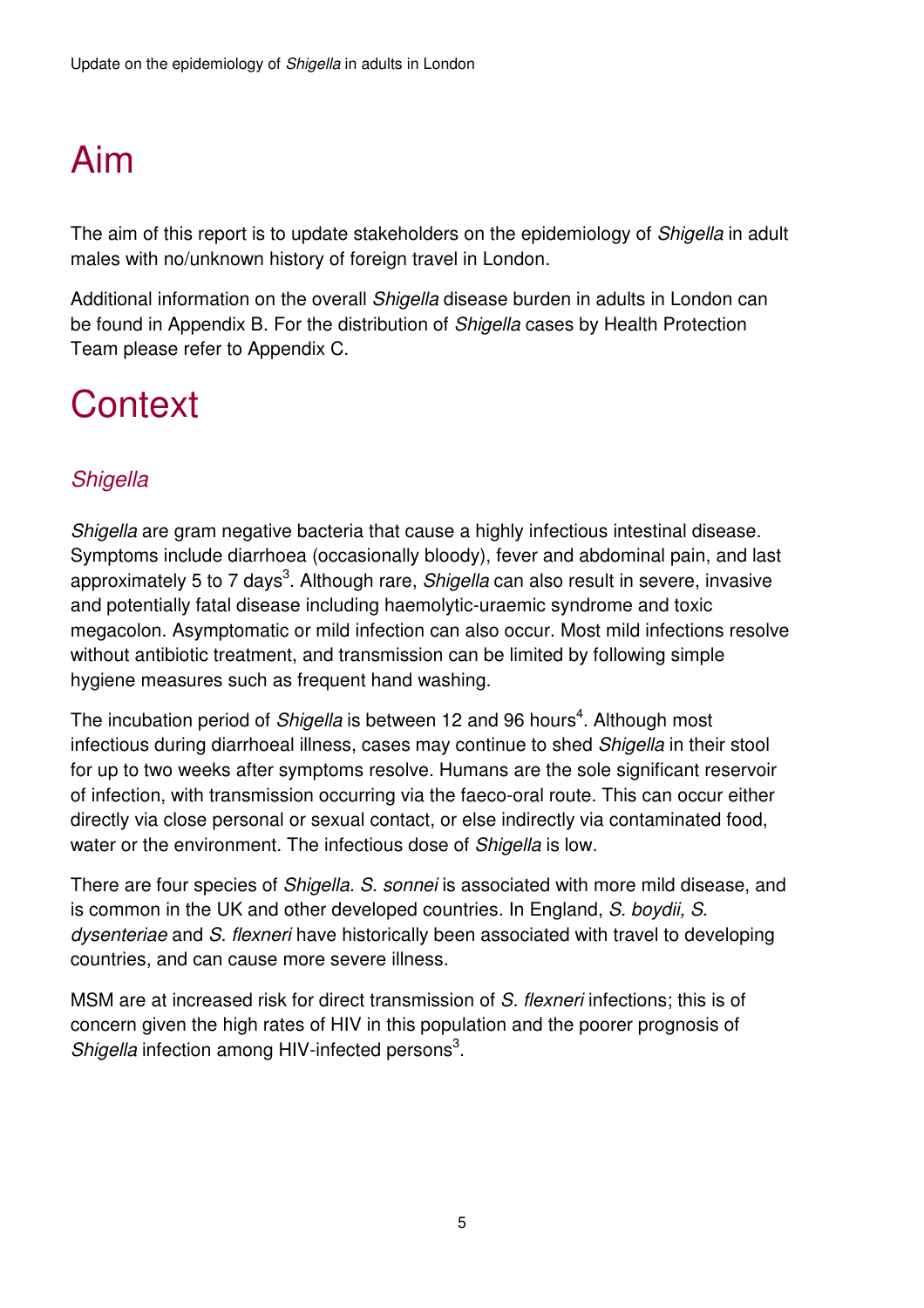### Public health management

Shigella is a notifiable disease. All cases of S. boydii, S. dysenteriae and S. flexneri are followed up by health protection team staff to ascertain how infection was acquired and identify cases/contacts in recognised risk groups. Advice on preventing further transmission is also provided.

### Raising awareness

In 2016, PHE jointly conducted an awareness campaign with Do It London, the Terence Higgins Trust and the LGBT foundation. This included engaging MSM through social media (Facebook and Grindr), and through posters/ leaflets in specialist sexual health clinics (available via the PHE website). NHS choices also has information on Shigella, targeted at MSM (www.nhs.uk/shigella).

Results from a PHE survey conducted with MSM at three sexual health clinics in London suggested that despite a range of awareness activities in this campaign and previously, overall awareness of Shigella among MSM in London remains low; 29% of those attending specialist sexual health clinics had reportedly heard of Shigella. These results also indicated that MSM more commonly hear of Shigella from sexual health clinics (via posters/leaflets or staff) and from people they know, than from social media sources.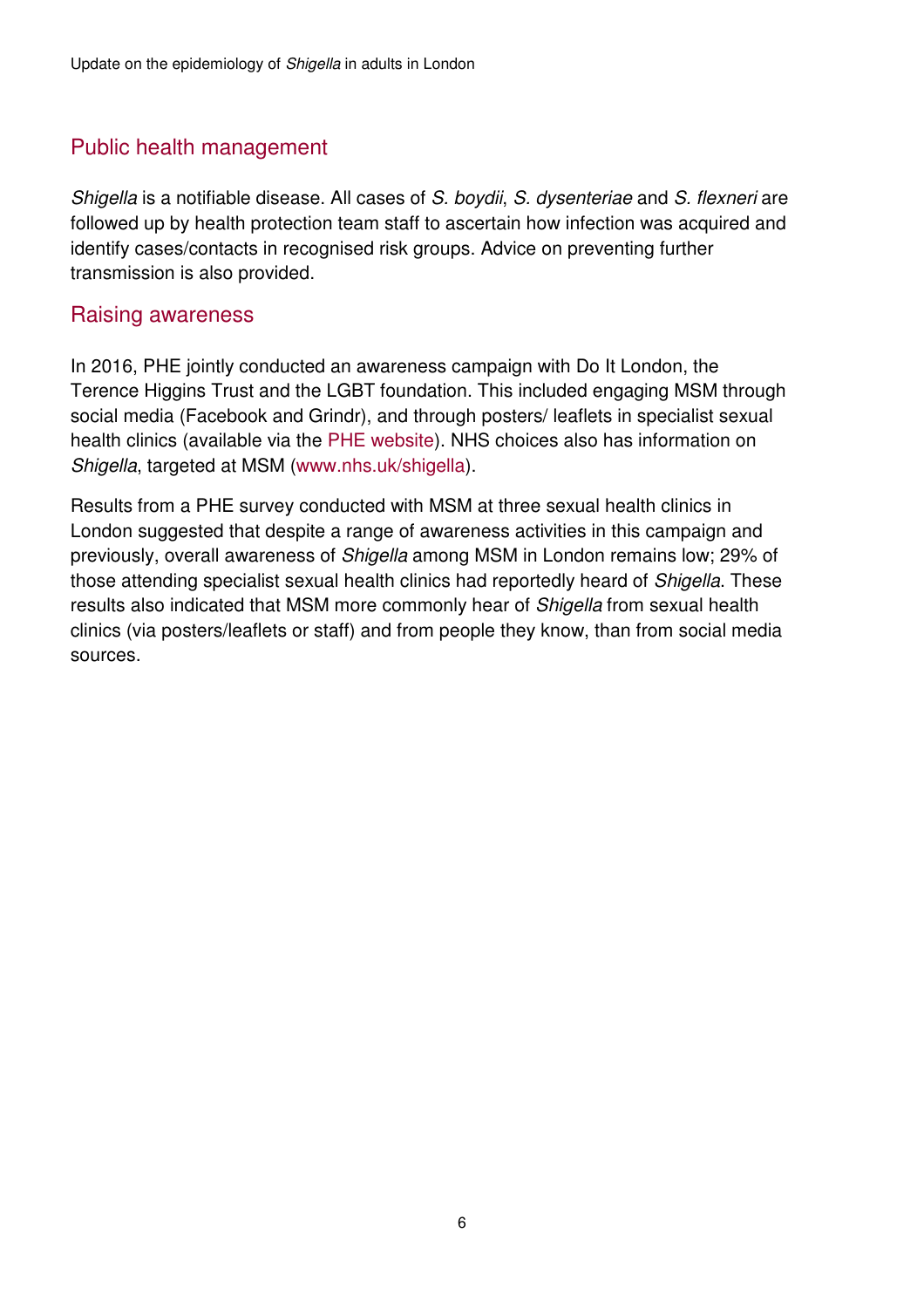Update on the epidemiology of Shigella in adults in London

# **GOOD SESSION? BAD CASE OF DIARRHOEA? MAYBE IT'S...** It's caught from tiny amounts of faeces (poo) getting into your mouth during and after sex

Shigella causes severe diarrhoea (sometimes bloody), stomach cramps and fever, and is often mistaken for food poisoning.

**GAY & BISEXUAL MEN ARE AT RISK** 

#### Know how to avoid getting Shigella:

- O you can get shigella by rimming or giving oral sex after anal sex
- C change condoms between anal and oral sex
- Wash your hands after sex buttocks and penis too if you can

Get medical advice if you think you have it, mentioning Shigella, for treatment

### FOR MORE INFORMATION: visit www.nhs.uk/shigella

**Public Health** England

PHE gate nber: 2015728 Produced by Williams. Lea on behalf of Public Health England with<br>the support of Terrence Higgins Trust and LGBT Foundation



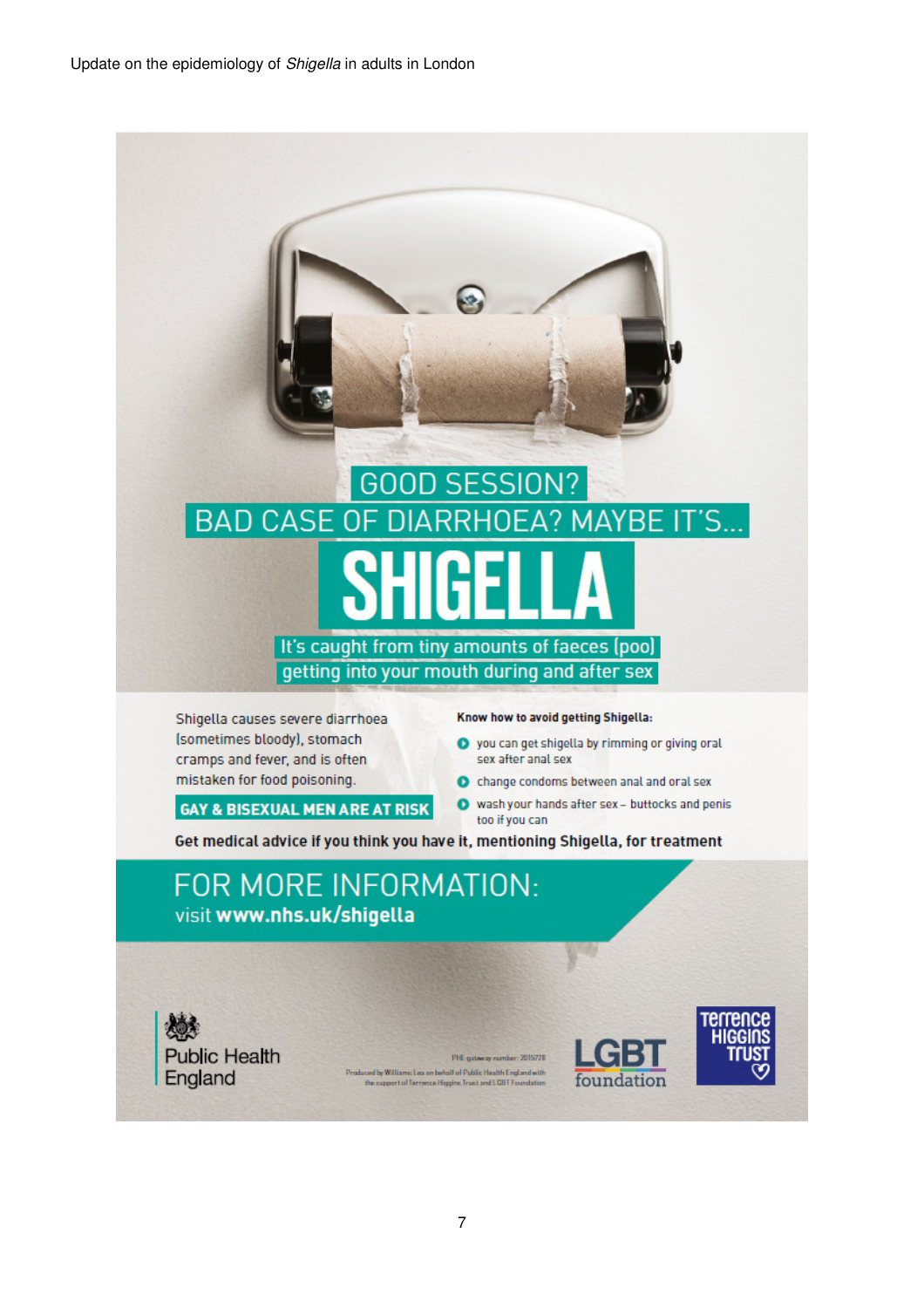## Data sources

The PHE Gastrointestinal Bacteria Reference Unit's (GBRU) web-based, specimenlevel reporting system, Gastro Data Warehouse (GDW), was the sole data source used to produce this report. It is estimated that the reference laboratory receives only twothirds of locally diagnosed Shigella spp. isolates. This report will therefore be an underestimate of the true burden of disease, and may be subject to bias should specimens processed by the GBRU systematically differ from those that are not. Please see Appendix A for more information on how data was managed and analysed.

This report includes only laboratory confirmed cases of Shigella spp. among those aged 16 to 60 years. Where a valid London residential postal code was missing in GDW, the original reporting laboratory's postal code was used instead. Between 2012 and 2016, residence information was available for only 23% of London cases.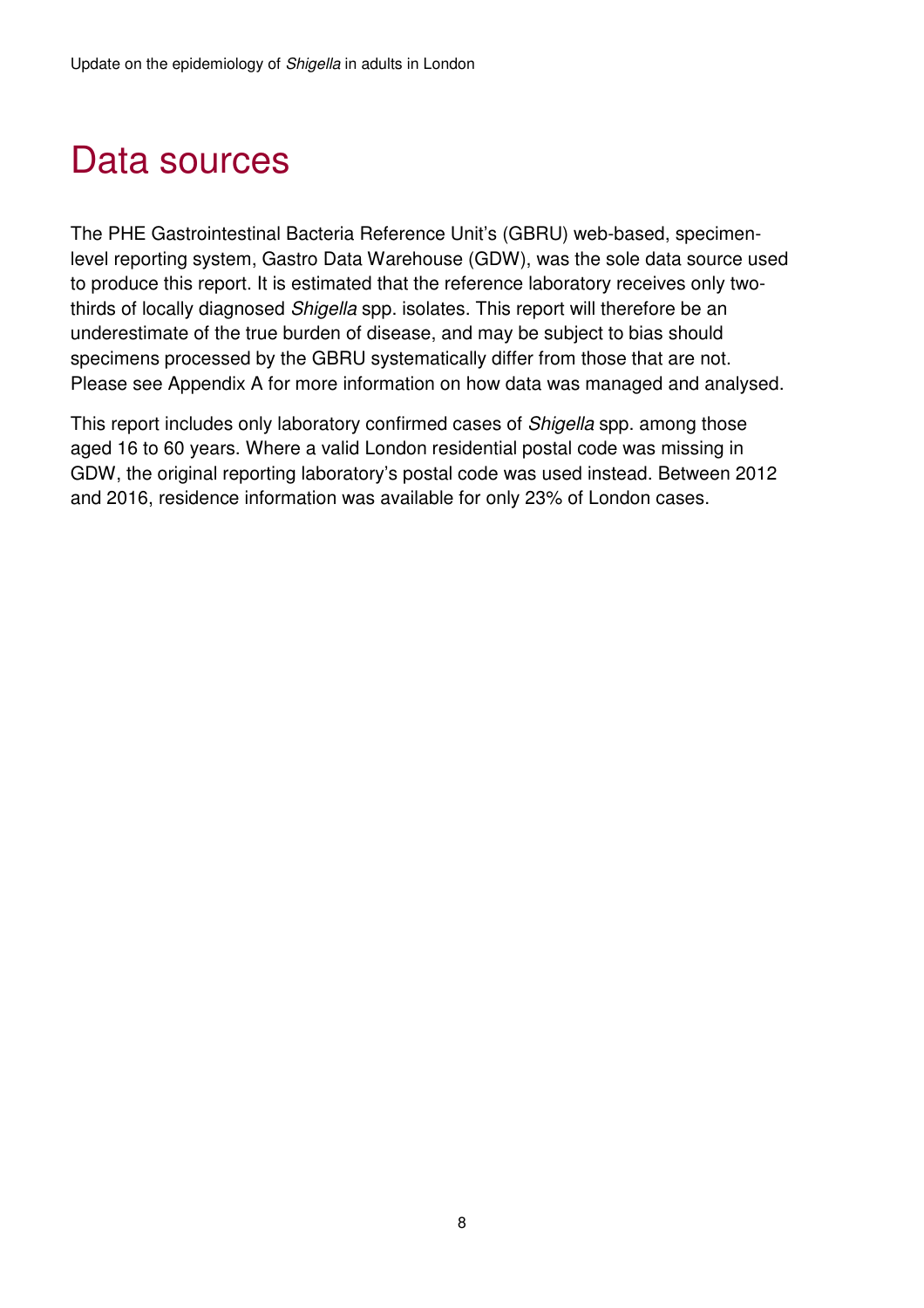# Epidemiology

### Excess of adult males with no/unknown history of foreign travel

In 2016, there was an excess of 103 males among adults with no/unknown history of foreign travel (152 males vs. 49 females). This is a fall from 2014, when the number of excess male cases peaked, at 331 (Figure 1).

- relative to 2015, the number of excess male cases decreased by 62% in 2016 (103 excess cases vs. 274 in 2015). This is a continued decrease since 2014
- in 2016, 76% of cases were male
- for every female case of Shigella in 2016 there were 3.1 male cases; this was the lowest observed male-to-female ratio in the past five years

#### **Figure 1. Excess males aged 16 to 60 years diagnosed with Shigella infection with no/unknown history of foreign travel, London, 2012-2016**



In 2016, the highest number of cases among those with no/unknown history of foreign travel occurred in adult males aged 26-35 years; these accounted for 30% (60/201) of cases with no/unknown history of foreign travel (Figure 2).

Although most marked in 26-35 year olds, there was an excess of male cases across all adult age-groups.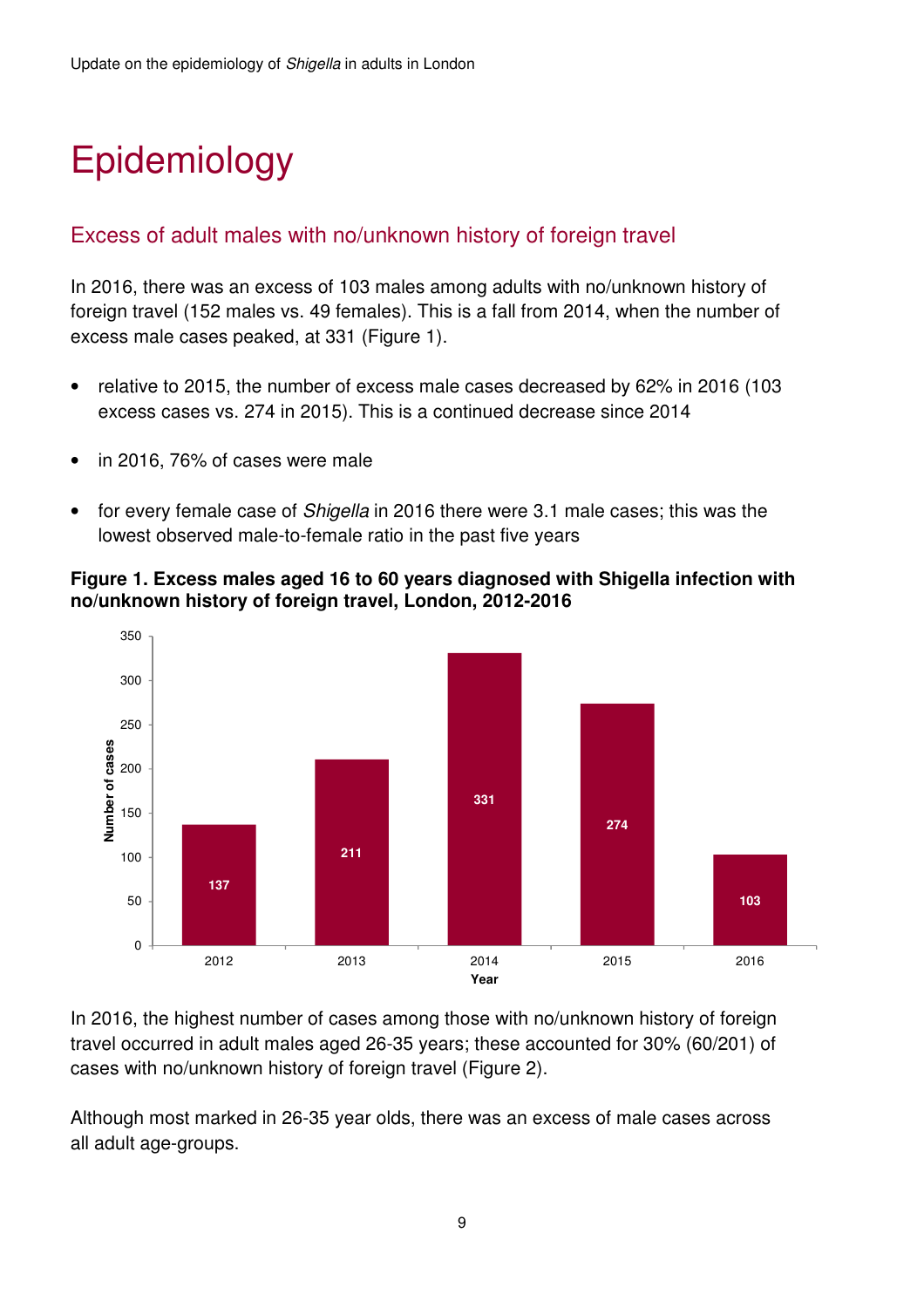

#### **Figure 2. Age and sex distribution of persons aged 16 to 60 years diagnosed with Shigella infection with no/unknown history of foreign travel, London, 2016**

In recent years, there have been many more male than female cases of S. flexneri serotype 2a, S. flexneri serotype 3a and S. sonnei in London (Figure 3). In 2016, we continued to see excess male cases for each of these Shigella species/serotypes, although fewer than seen previously:

- S. flexneri serotype 2a: 57 excess adult male cases in 2016 vs.149 cases in 2014
- S. flexneri serotype 3a: 15 excess adult male cases in 2016 vs. 74 cases in 2014
- S. sonnei: 28 excess adult male cases in 2016 vs. 90 cases in 2014

The male-to-female ratios of each of the above discussed *Shigella* species/serotypes have also decreased in recent years (Table 1). Given that the number of female Shigella cases has remained relatively constant since 2012, the recent decrease in excess male cases is likely to be a consequence of reduced numbers among adult males, as opposed to falling case numbers overall.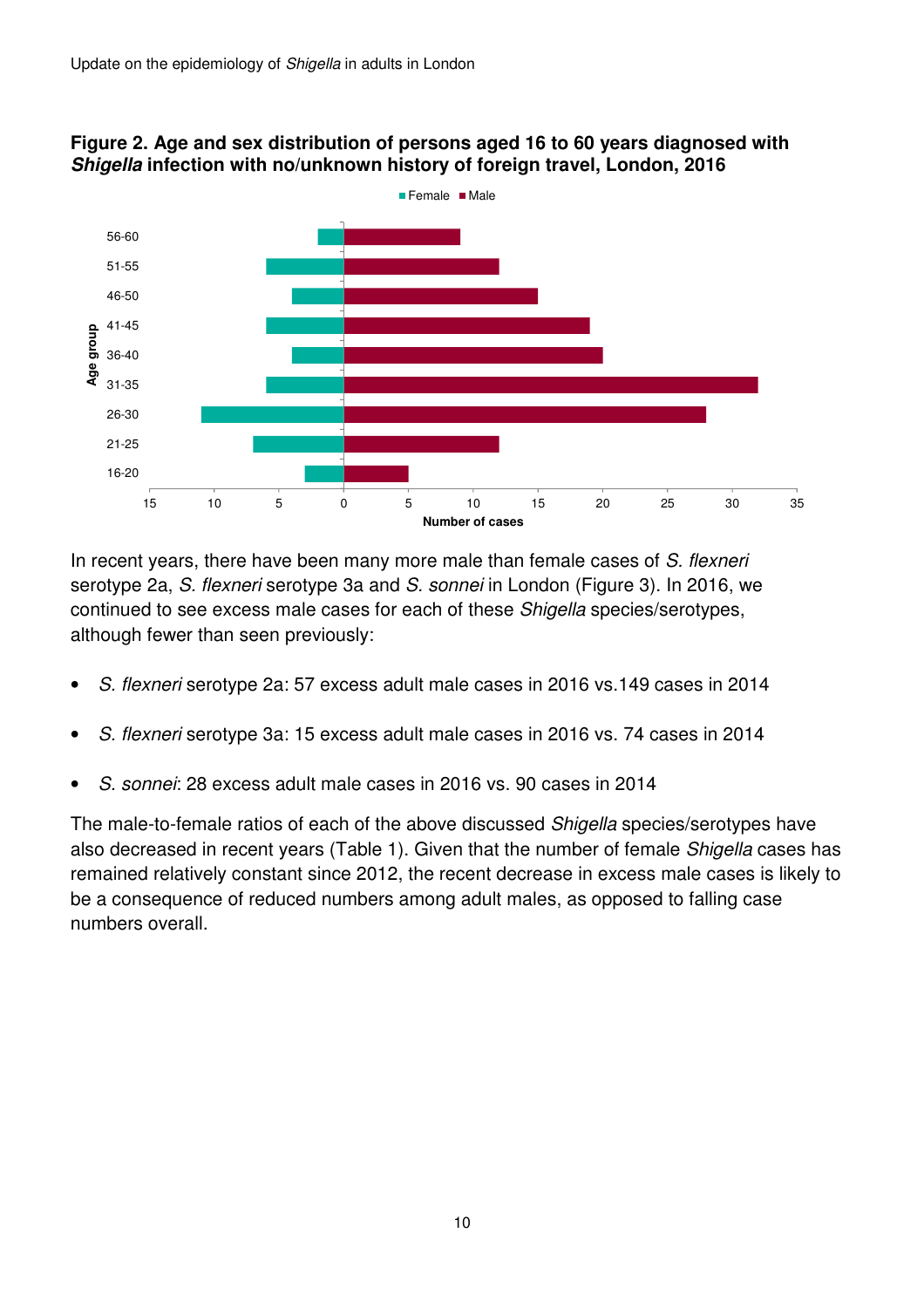#### Update on the epidemiology of Shigella in adults in London

 **Table 1. Sex ratio and excess males aged 16 to 60 years diagnosed with Shigella infection with no/unknown history of foreign travel, London, 2012-2016** 

| <b>Species</b> | <b>Serotype</b> |             | 2012                    | 2013            | 2014                      | 2015           | 2016                      | <b>Total</b>    |
|----------------|-----------------|-------------|-------------------------|-----------------|---------------------------|----------------|---------------------------|-----------------|
| S. flexneri    | 1 <sub>b</sub>  | Male        | 7                       | 4               | 5                         | 0              | $\overline{c}$            | $\overline{18}$ |
|                |                 | Female      | 3                       | 3               | $\overline{c}$            | 3              | $\overline{c}$            | 13              |
|                |                 | Ratio       | 2.3                     | 1.3             | 2.5                       | 0.0            | 1.0                       | 1.4             |
|                |                 | Excess male | $\overline{4}$          | $\mathbf{1}$    | 3                         | -3             | $\mathbf 0$               | 5               |
|                | 2a              | Male        | $\overline{24}$         | 55              | 156                       | 175            | 65                        | 475             |
|                |                 | Female      | 5                       | $\overline{7}$  | $\overline{7}$            | 10             | 8                         | 37              |
|                |                 | Ratio       | 4.8                     | 7.9             | 22.3                      | 17.5           | 8.1                       | 12.8            |
|                |                 | Excess male | 19                      | 48              | 149                       | 165            | 57                        | 438             |
|                | 3a              | Male        | 49                      | 91              | $\overline{74}$           | 20             | 16                        | 250             |
|                |                 | Female      | $\overline{7}$          | 8               | 0.0                       | $\mathbf{1}$   | $\mathbf{1}$              | 17              |
|                |                 | Ratio       | 7.0                     | 11.4            | $\infty$                  | 20.0           | 16.0                      | 14.7            |
|                |                 | Excess male | 42                      | 83              | 74                        | 19             | 15                        | 233             |
|                | 6               | Male        | $\overline{3}$          | $\mathbf{1}$    | $\mathbf{1}$              | $\mathbf{1}$   | $\overline{1}$            | $\overline{7}$  |
|                |                 | Female      | 3                       | 3               | $\mathbf 0$               | 0              | $\overline{4}$            | 10              |
|                |                 | Ratio       | $1.0$                   | 0.3             | $\infty$                  | $\infty$       | 0.3                       | 0.7             |
|                |                 | Excess male | 0                       | $-2$            | $\mathbf{1}$              | $\mathbf{1}$   | $-3$                      | $-3$            |
|                | Other           | Male        | $\overline{27}$         | 19              | $\overline{20}$           | 11             | 11                        | 88              |
|                |                 | Female      | $\overline{\mathbf{4}}$ | 8               | $\overline{4}$            | 5              | $\,3$                     | 24              |
|                |                 | Ratio       | 6.8                     | 2.4             | 5.0                       | 2.2            | 3.7                       | 3.7             |
|                |                 | Excess male | 23                      | 11              | 16                        | 6              | 8                         | 64              |
|                | <b>NA</b>       | Male        | 78                      | 109             | 138                       | 126            | 56                        | 507             |
| S. sonnei      |                 | Female      | 28                      | 39              | 48                        | 39             | 28                        | 182             |
|                |                 | Ratio       | 2.8                     | 2.8             | 2.9                       | 3.2            | 2.0                       | 2.8             |
|                |                 | Excess male | 50                      | 70              | 90                        | 87             | 28                        | 325             |
| S. boydii      | <b>NA</b>       | Male        | $\mathbf{1}$            | $6\overline{6}$ | $\overline{2}$            | 3              | $\overline{0}$            | 12              |
|                |                 | Female      | 4                       | 5               | $\ensuremath{\mathsf{3}}$ | 3              | $\ensuremath{\mathsf{3}}$ | 18              |
|                |                 | Ratio       | 0.3                     | 1.2             | 0.7                       | 1.0            | 0.0                       | 0.7             |
|                |                 | Excess male | -3                      | $\mathbf{1}$    | $-1$                      | 0              | $-3$                      | $-6$            |
| S. dysenteriae | <b>NA</b>       | Male        | 3                       | $\overline{0}$  | $\mathbf 0$               | $\overline{0}$ | $\overline{1}$            | 4               |
|                |                 | Female      | $\mathbf{1}$            | $\mathbf{1}$    | $\mathbf{1}$              | $\mathbf{1}$   | $\pmb{0}$                 | 4               |
|                |                 | Ratio       | 3.0                     | 0.0             | 0.0                       | 0.0            | $\infty$                  | 1.0             |
|                |                 | Excess male | $\overline{c}$          | $-1$            | $-1$                      | $-1$           | $\overline{\mathbf{1}}$   | $\mathbf 0$     |
| $\mathsf{All}$ | <b>NA</b>       | Male        | 192                     | 285             | 396                       | 336            | 152                       | 1361            |
|                |                 | Female      | 55                      | 74              | 65                        | 62             | 49                        | 305             |
|                |                 | Ratio       | 3.5                     | 3.9             | 6.1                       | 5.4            | 3.1                       | 4.5             |
|                |                 | Excess male | 137                     | 211             | 331                       | 274            | 103                       | 1056            |

Totals presented are for those where sex is known. The sex ratio is of male-to-female cases; where greater than 2.0, these are shaded pink.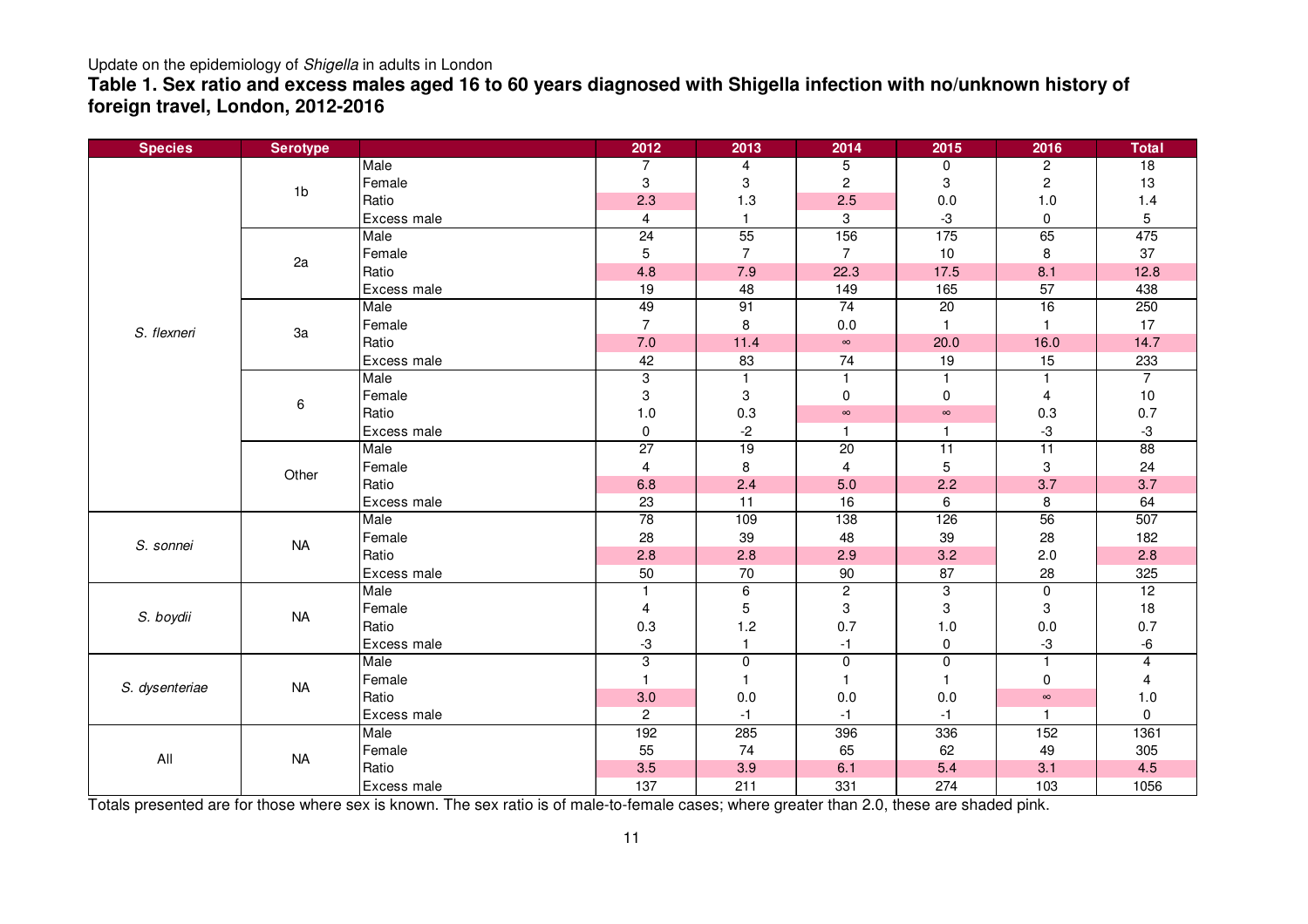#### **Figure 3. Persons aged 16 to 60 years diagnosed with Shigella flexneri serotypes 2a and 3a or Shigella sonnei with no/unknown history of foreign travel, by sex, London, 2012- 2016**



### Adult male cases with no/unknown history of foreign travel, by local authority

Between 2012 and 2016, there were 1,361 adult male cases with no/unknown history of foreign travel in London. Of these, 81% did not have a valid London residential postal code in GDW; these were mapped to the original reporting laboratory (Figure 4). It is assumed that cases are more likely to present to local health care services. Thus the number of specimens processed by the original reporting laboratories can serve as proxy for the local burden of infection.

Among those for which a valid London residential postal code was unavailable, St. Thomas' Hospital laboratory processed the highest number of specimens (316 cases). A large number of specimens were also processed by St Mary's Hospital laboratory (174 cases) and University College Hospital laboratory (120 cases).

Where residence information was available, Hackney had the highest number of diagnosed Shigella infections in adult males with no/unknown history of foreign travel (43 cases). A large number of cases were also diagnosed among residents of Tower Hamlets (33 cases) and Islington (24 cases).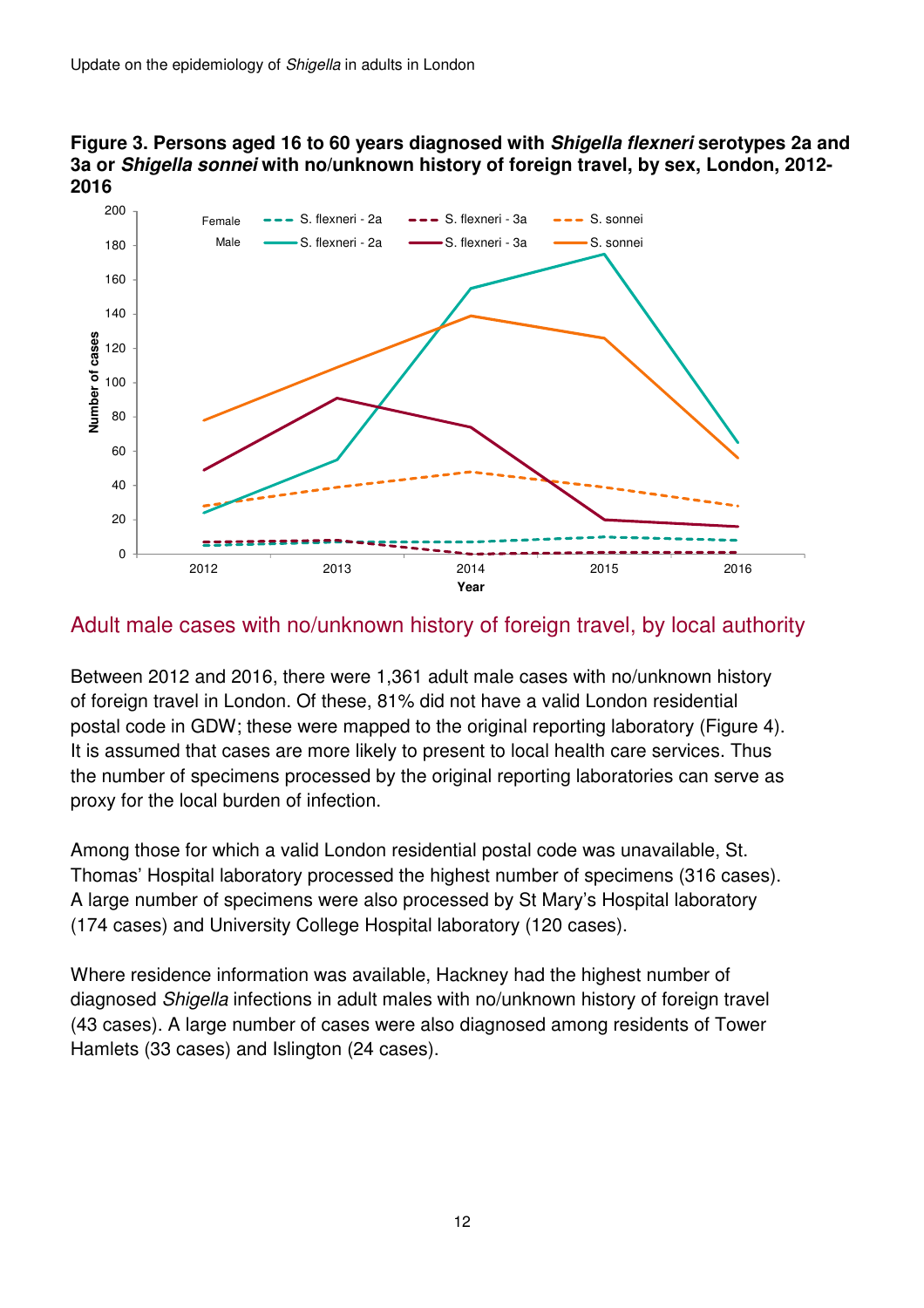#### **Figure 4. Map of males aged 16 to 60 years diagnosed with Shigella infection with no/unknown history of foreign travel, by local authority of residence (where residence known) or reporting laboratory (where residence not known), London, 2012-2016**



Contains Ordnance Survey data © Crown copyright and database right 2017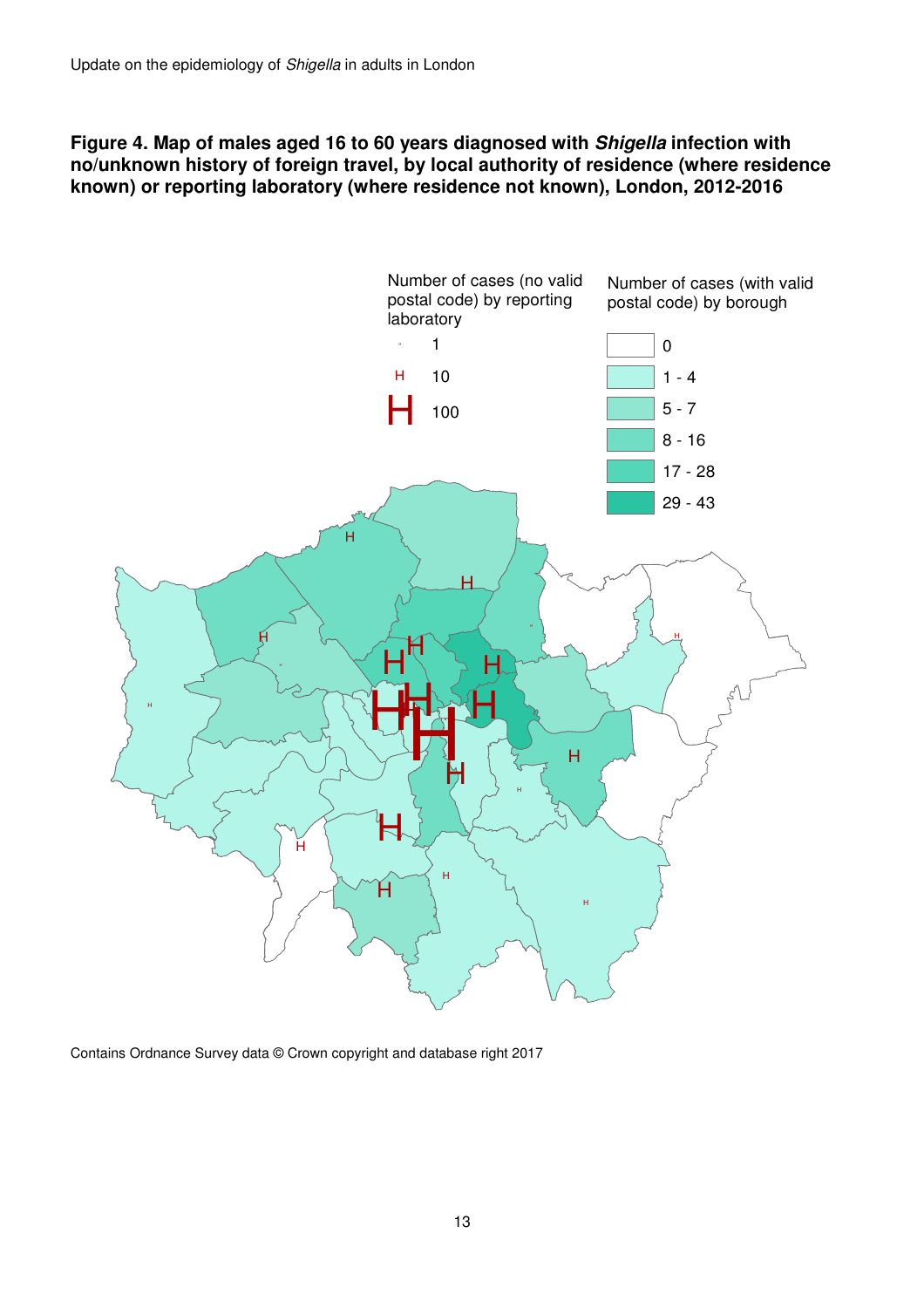## **Conclusion**

The number of adult male cases with no/unknown history of foreign travel decreased in 2016. Shigella infection, however, continued to disproportionately affect this group, with three times the number of diagnoses in males compared to females (among those with no/unknown history of foreign travel). This suggests continued, elevated levels of Shigella transmission among the MSM community. In particular, S. flexneri serotypes 2a and 3a were more commonly diagnosed in adult males than females.

Further work is needed, therefore, to raise awareness and reduce transmission of Shigella infection in this group. We recommend that specialist sexual health clinics use available materials to raise awareness among MSM on how to protect themselves, especially those who are HIV positive. Health protection teams should continue to provide advice to cases on how to prevent spread.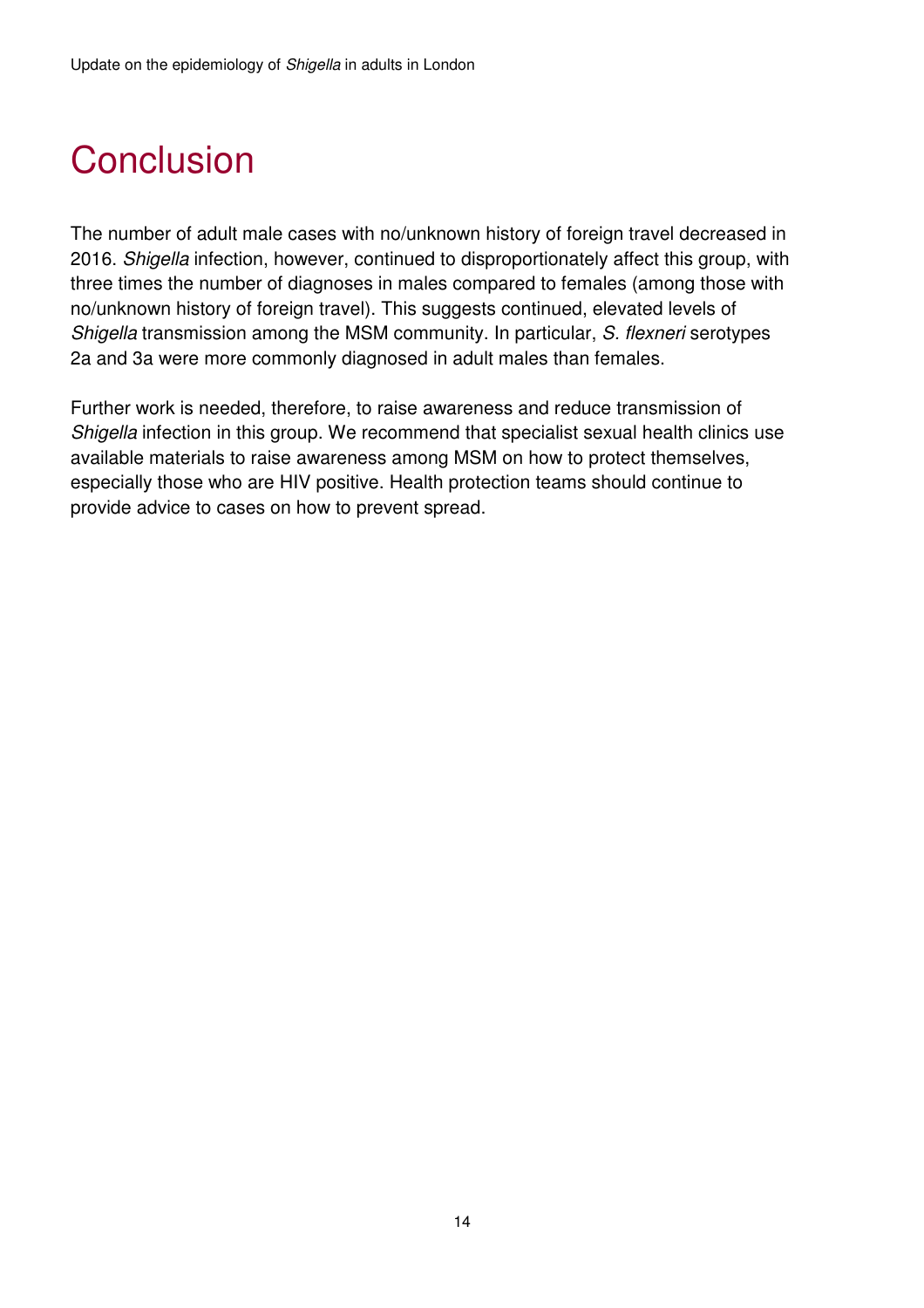## Appendix A: Data management/analysis

- 1. Data source: Gastro Data Warehouse (GDW)
- 2. Date data extracted: Data extracted 26 April 2017
- 3. Inclusion criteria:
	- a. Laboratory confirmed Shigella infection cases reported to GDW
	- b. Cases resident in London if case residence unknown, original reporting laboratory in London
	- c. Cases with sample date between 01/01/2012 and 31/12/2016 (inclusive)
	- d. Cases aged between 16 and 60 years
- 4. Exclusion criteria:
	- a. Records were de-duplicated based on forename and surname; if a given individual was reported more than once within a 14 day period the record with the earliest sample date was preserved and other records excluded
	- b. Records with missing date of birth were excluded
- 5. Modifications:
	- a. Where sample date was missing in GDW, sample receipt date was used instead
- **6.** Caveats: Not all positive cultures are sent to the Gastrointestinal Bacteria Reference Unit (GBRU). Therefore the data held in GDW is a subset of the true number of positive results reported in London. Cases where sex is unknown (35, 1.7%) are excluded from figures and calculations when data is presented by sex.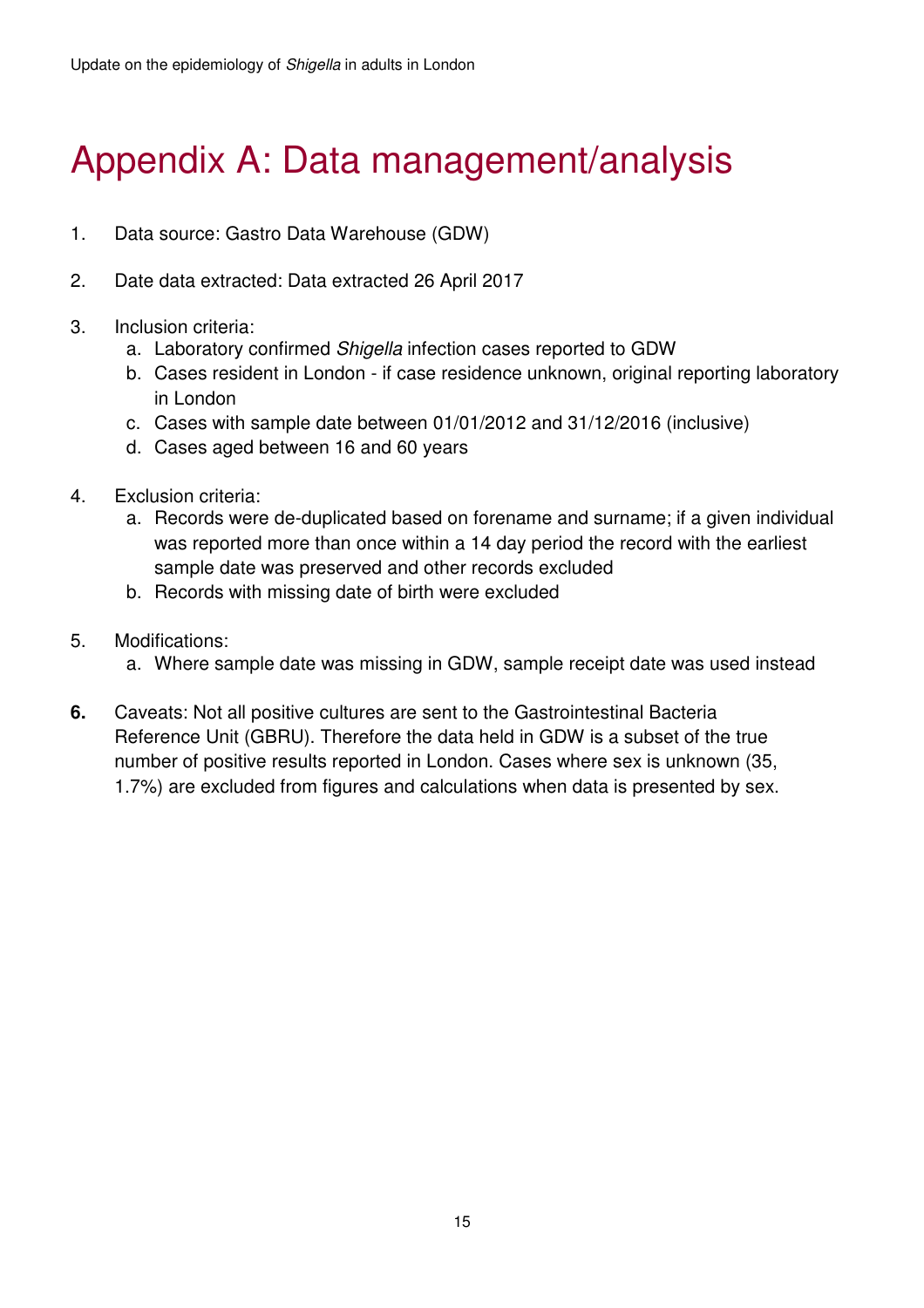# Appendix B: All London adult cases (including those with history of foreign travel)

### All cases

There were 270 cases of Shigella diagnosed among adults in London in 2016; fewer than half the number diagnosed in 2014, when case numbers were at their highest (Figure B1).

Since 2012, S. flexneri has been the most commonly reported species, accounting for just over half of diagnoses each year (51% in 2016). The majority of remaining cases were S. sonnei (45% in 2016), with only small numbers of S. boydii and S. dysenteriae (combined total of 4% in 2016).





### Foreign travel

In 2016, 24% of cases reported foreign travel, and another 16% reported none (Figure B2). The remaining 60% of cases were missing information on foreign travel, consistent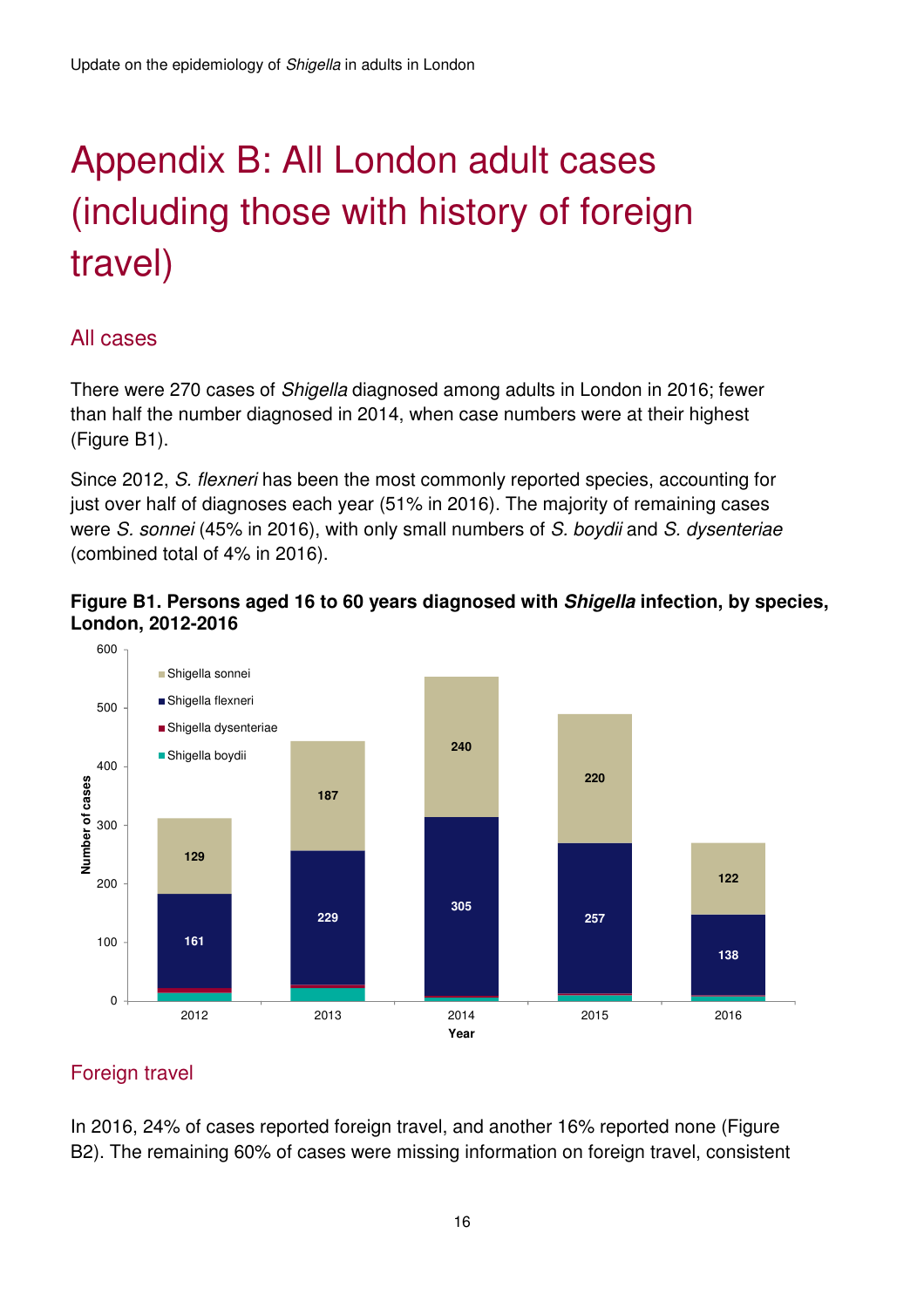with recent years. Given the high proportion of missing data, trends in autochthonous vs. foreign Shigella acquisition cannot be inferred.





### No/unknown history of foreign travel

Between 2012 and 2016, 1,695 Shigella cases (82%) had no/unknown history of foreign travel. More than half of these (957, 56%) were S. flexneri. Since 2014, however, the overall number of S. flexneri cases decreased, with 114 cases reported in 2016 (compared to 279 in 2014). Although, at 74 cases, serotype 2a remained the most common S. flexneri serotype, this was a 61% decrease from 2015 (Figure B3). The number of serotype 3a cases continued further a decrease since 2013, with only 17 cases reported in 2016.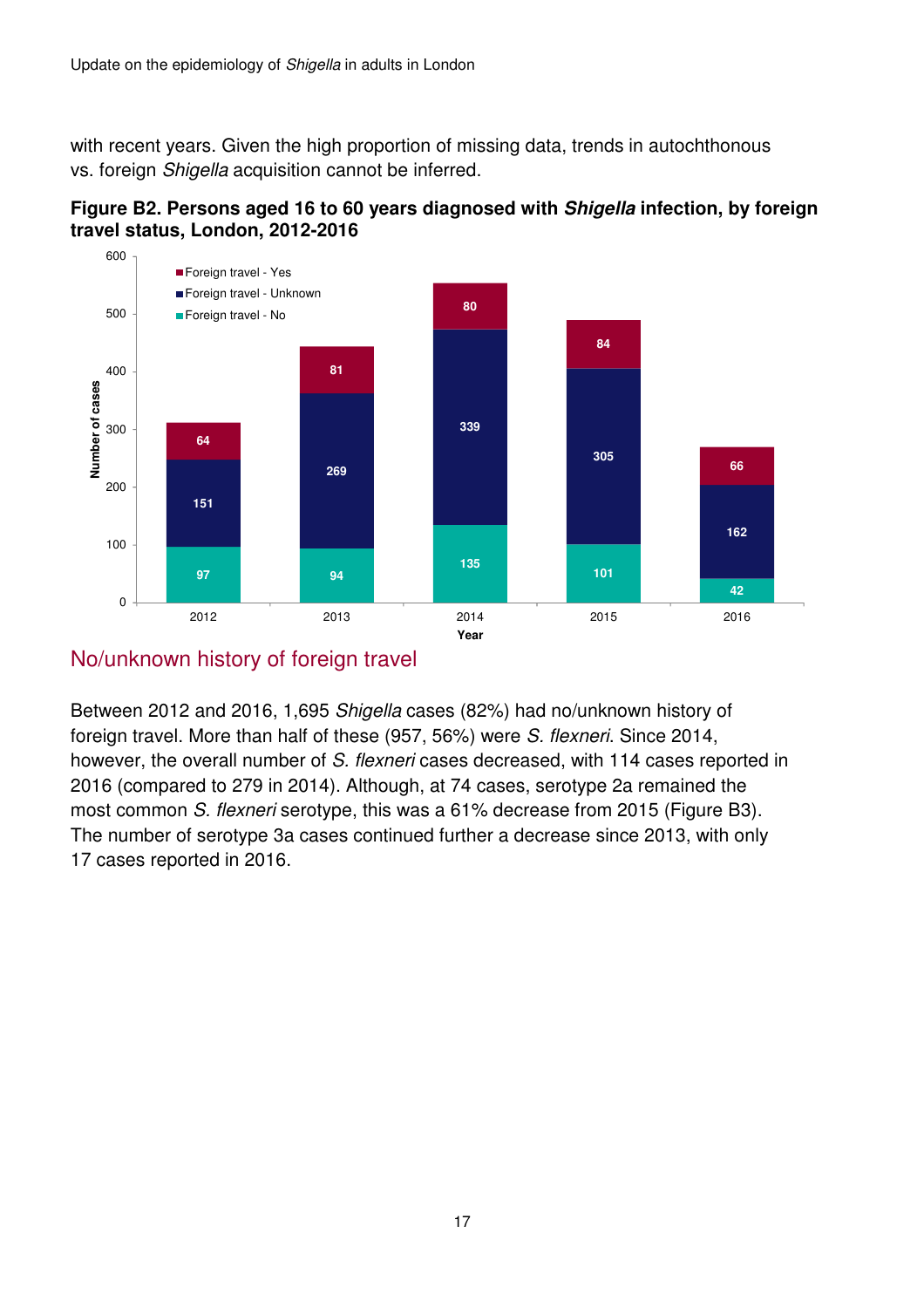#### **Figure B3. Persons aged 16 to 60 years diagnosed with Shigella flexneri with no/unknown history of foreign travel, by serotype, London, 2012-2016**

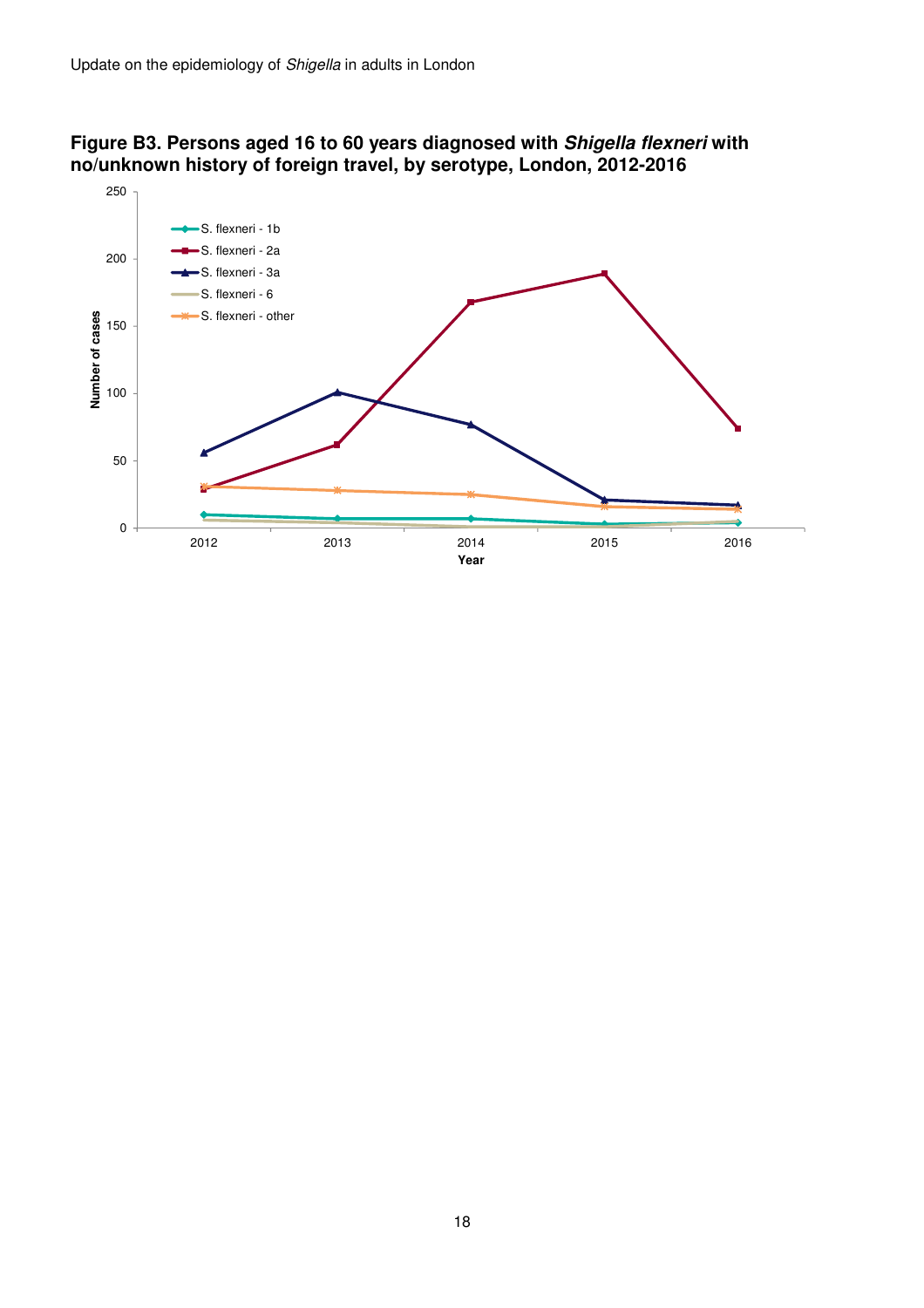# Appendix C: Cases by Health Protection Team

In 2016, the North East and North Central London (NENCL) Health Protection Team (HPT) had the highest number of adult Shigella cases with no/unknown history of foreign travel (112 cases). Since 2012, the proportion of cases in NENCL has steadily increased (from 40%, to 55% in 2016); although case numbers have halved since 2014 (Figure C1). The proportion of cases in South London (SL) HPT has decreased (from 44% in 2012 to 30% in 2016), with only 61 cases in 2016 – a five-year low. The proportion of cases in North West London HPT has remained relatively low, at between 13% and 18%.





Relative to 2015, the number of excess male cases of S. flexneri serotype 2a decreased across all HPTs in 2016 (Figure C2a). This followed a period of marked and sustained increase from 2013-2015.

There were low numbers of excess male S. flexneri serotype 3a cases across all HPTs in 2016 (Figure C2b). This represented a sustained decrease since 2015, when there was a large drop in the number of excess male S. flexneri serotype 3a cases in London. Since 2012, the majority of excess male S. sonnei cases have been in NENCL and SL HPTs (Figure C2c). Relative to 2015, the number of excess male cases in these HPTs decreased in 2016. This followed a period of sustained increase – particularly in NENCL – from 2012-2015.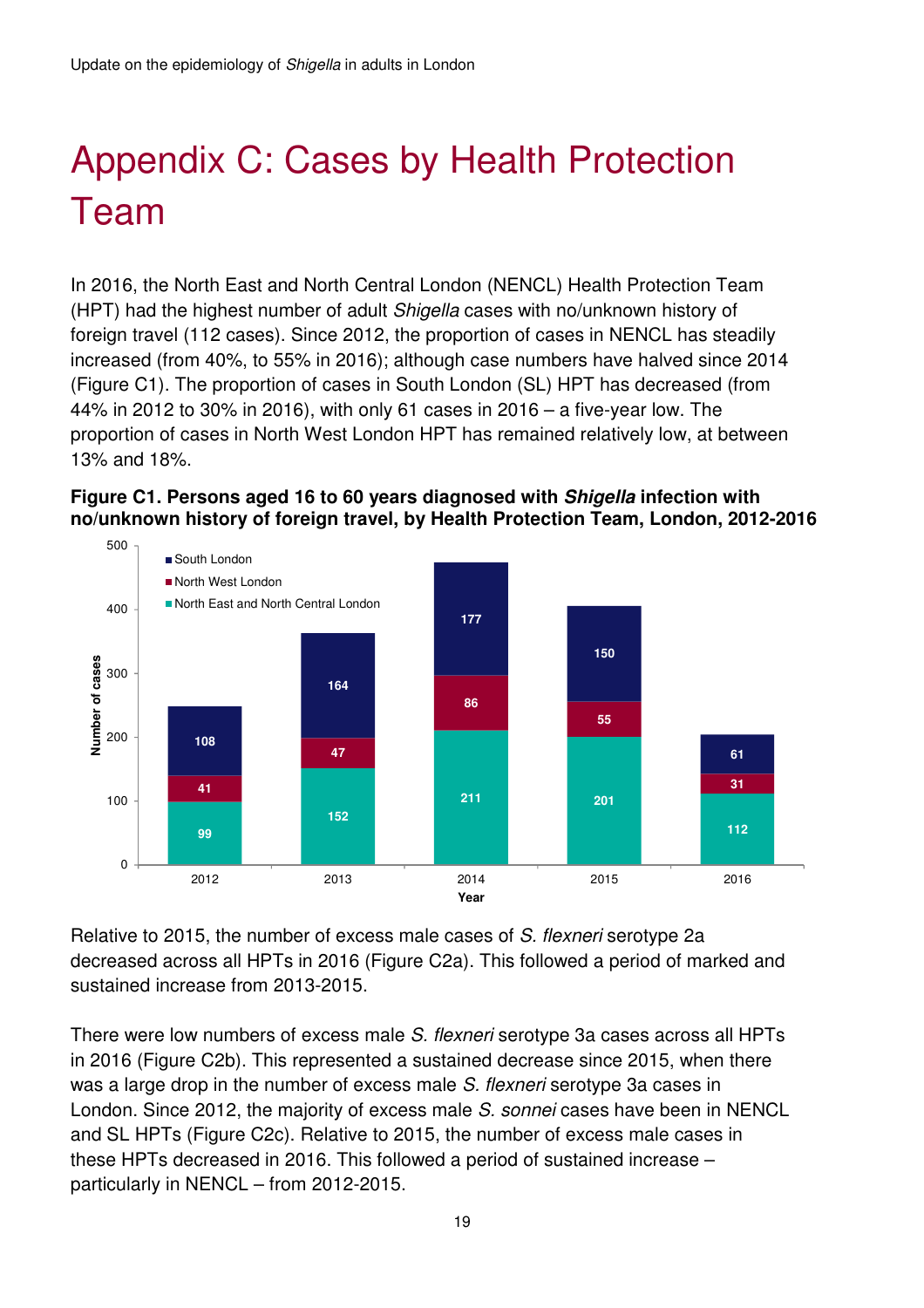#### **Figure C2. Excess male/female cases aged 16 to 60 years with no/unknown history of foreign travel, by Health Protection Team, London, 2012-2016**



#### **(a) Shigella flexneri serotype 2a**



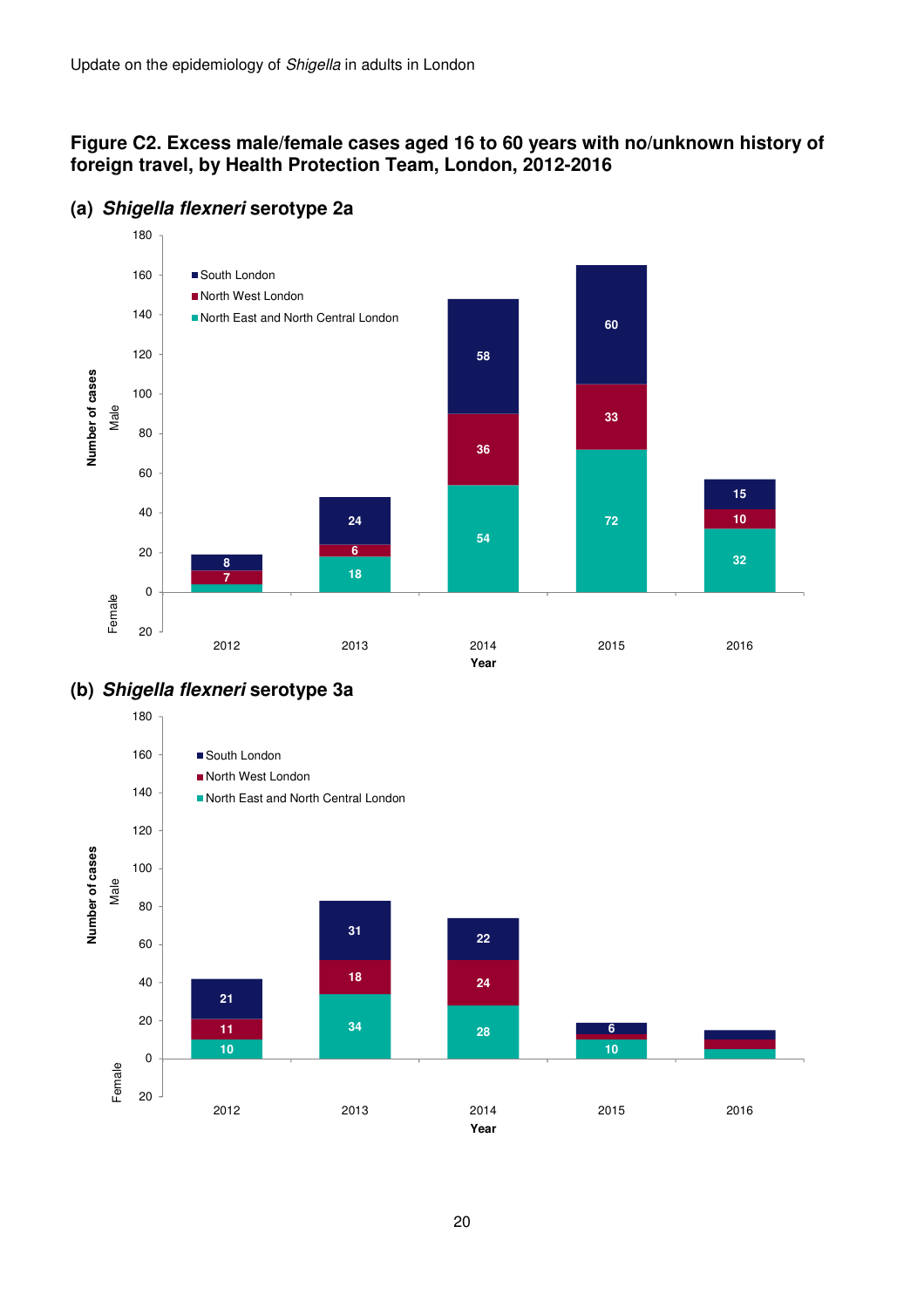### **(c) Shigella sonnei**

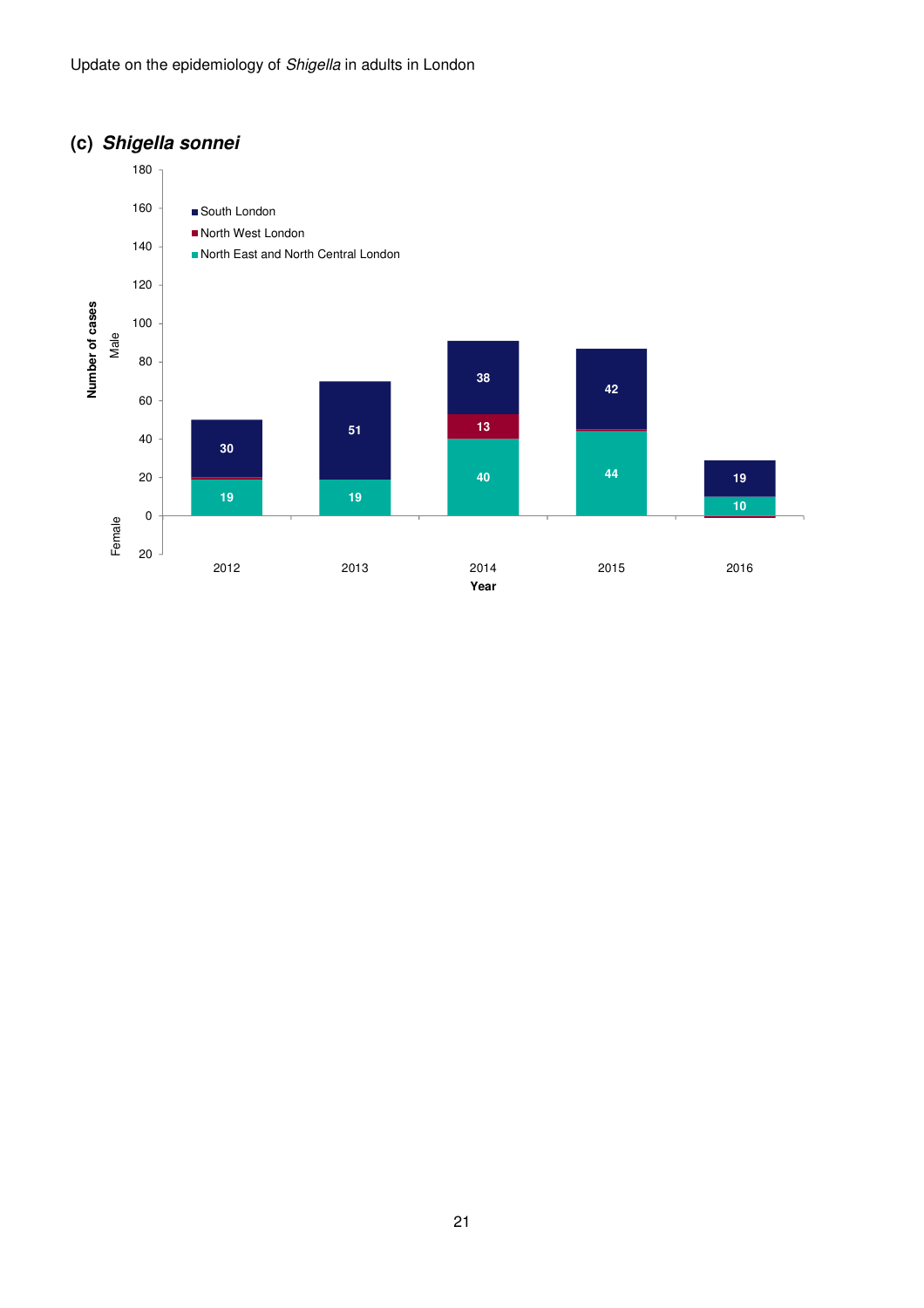## **References**

1. Borg ML, Modi A, Tostmann A, Gobin M, Cartwright J, Quigley C, Crook PD, Boxall N, Paul J, Cheasty T, Gill N, Hughes G, Simms I, Oliver I. Ongoing outbreak of Shigella flexneri serotype 3a in men who have sex with men in England and Wales, data from 2009-2011. Euro surveillance. 2012;17(13).

2. Gilbart VL, Simms I, Jenkins C, Furegato M, Gobin M, Oliver I, Hart G, Gill ON, Hughes G. Sex, drugs and smart phone applications: findings from semistructured interviews with men who have sex with men diagnosed with Shigella flexneri 3a in England and Wales. Sexually transmitted infections. 2015.

3. Centers for Disease Control and Prevention. Shigella – Shigellosis. 2016. Available from: https://www.cdc.gov/shigella/.

4. Hawker J, Begg N, Blair I, Reintjes R, Weinberg J. Communicable Disease Control Handbook. 1st ed: Blackwell Sciences Ltd; 2001.